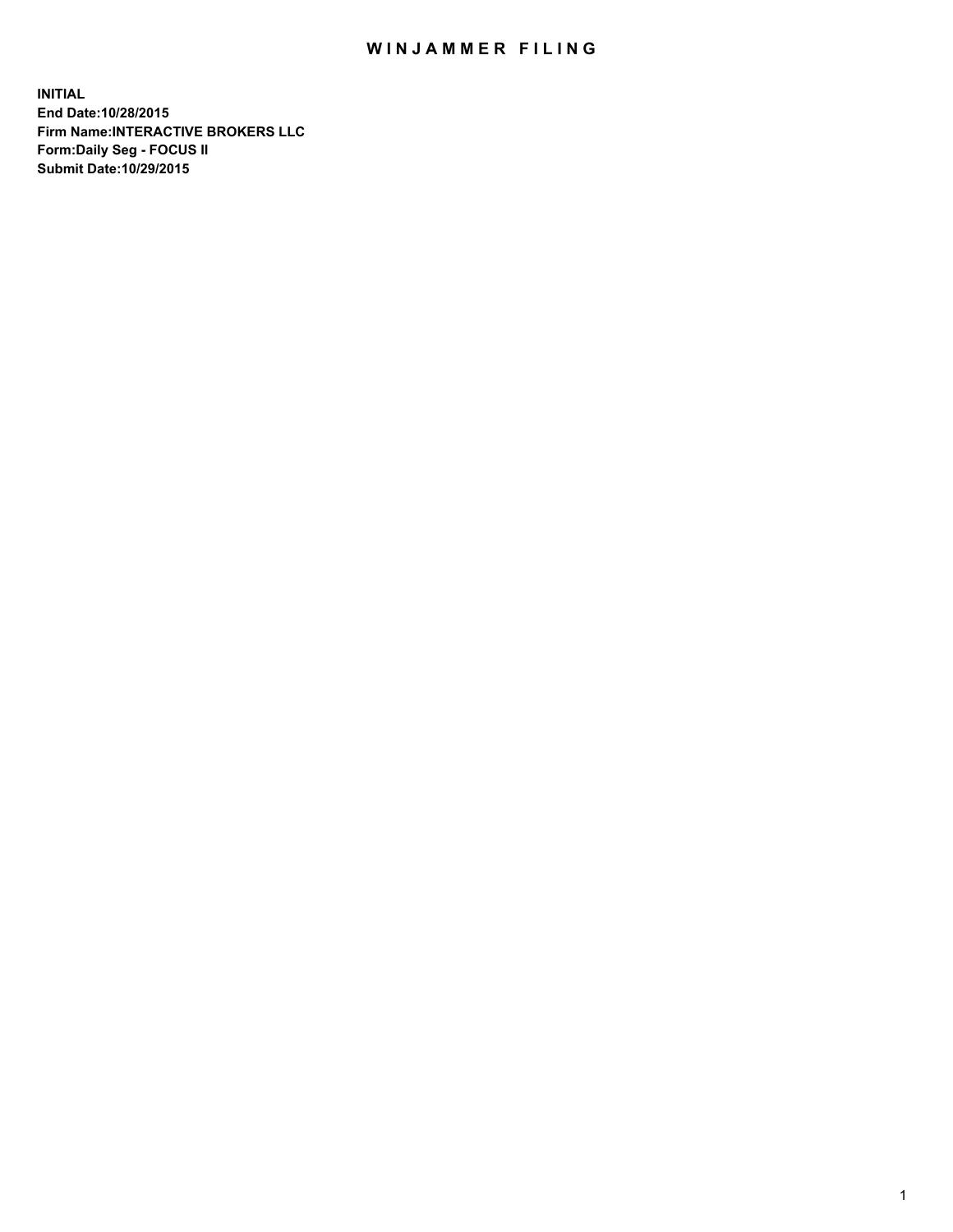## **INITIAL End Date:10/28/2015 Firm Name:INTERACTIVE BROKERS LLC Form:Daily Seg - FOCUS II Submit Date:10/29/2015 Daily Segregation - Cover Page**

| Name of Company<br><b>Contact Name</b><br><b>Contact Phone Number</b><br><b>Contact Email Address</b>                                                                                                                                                                                                                          | <b>INTERACTIVE BROKERS LLC</b><br><b>Alex Parker</b><br>203-618-7738<br>aparker@interactivebrokers.com |
|--------------------------------------------------------------------------------------------------------------------------------------------------------------------------------------------------------------------------------------------------------------------------------------------------------------------------------|--------------------------------------------------------------------------------------------------------|
| FCM's Customer Segregated Funds Residual Interest Target (choose one):<br>a. Minimum dollar amount: ; or<br>b. Minimum percentage of customer segregated funds required:% ; or<br>c. Dollar amount range between: and; or<br>d. Percentage range of customer segregated funds required between:% and%.                         | <u>0</u><br><u>155,000,000 245,000,000</u><br>00                                                       |
| FCM's Customer Secured Amount Funds Residual Interest Target (choose one):<br>a. Minimum dollar amount: ; or<br>b. Minimum percentage of customer secured funds required:%; or<br>c. Dollar amount range between: and; or<br>d. Percentage range of customer secured funds required between: % and %.                          | <u>0</u><br>80,000,000 120,000,000<br>0 <sub>0</sub>                                                   |
| FCM's Cleared Swaps Customer Collateral Residual Interest Target (choose one):<br>a. Minimum dollar amount: ; or<br>b. Minimum percentage of cleared swaps customer collateral required:% ; or<br>c. Dollar amount range between: and; or<br>d. Percentage range of cleared swaps customer collateral required between:% and%. | <u>0</u><br>0 <sub>0</sub><br><u>0 0</u>                                                               |

Attach supporting documents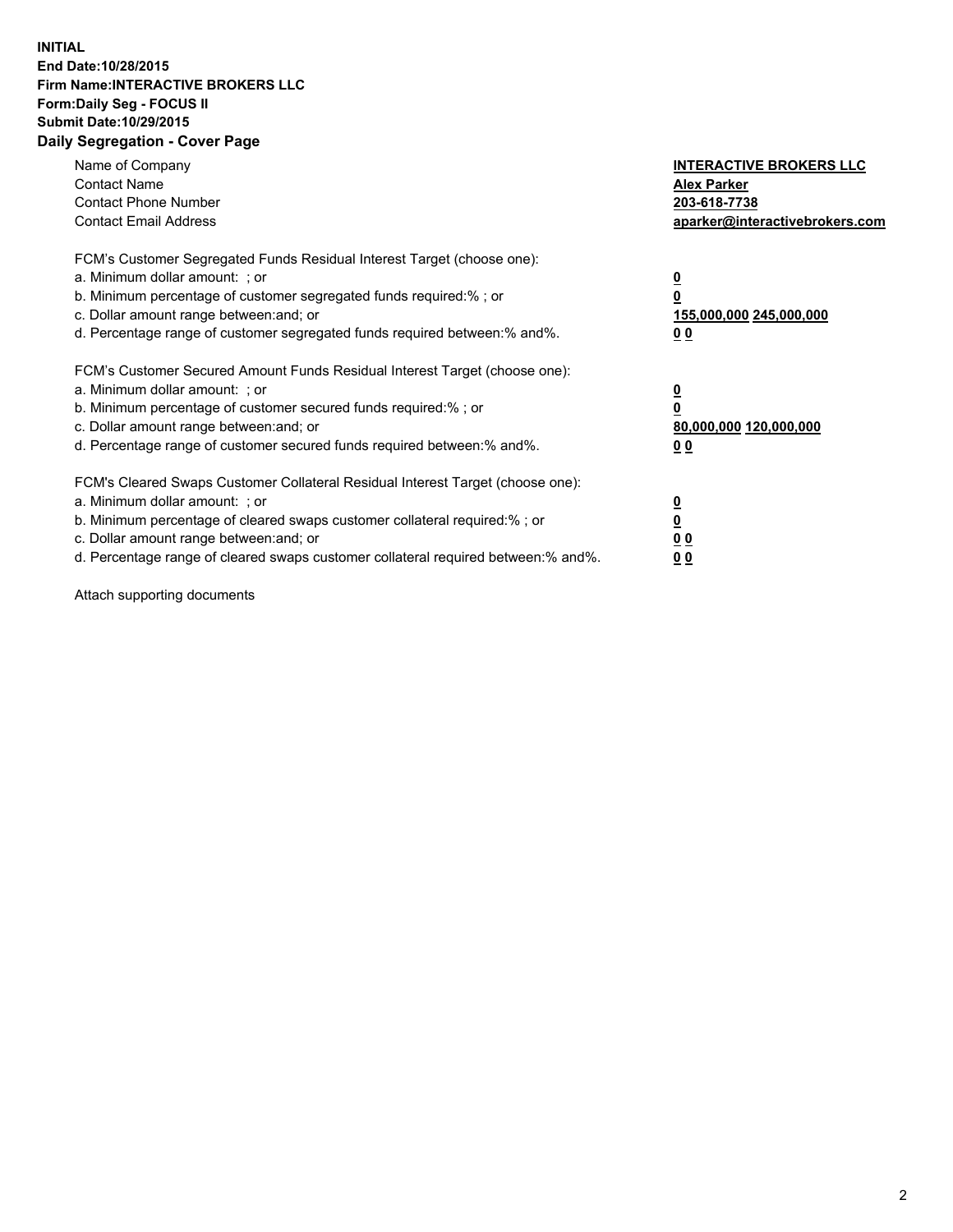## **INITIAL End Date:10/28/2015 Firm Name:INTERACTIVE BROKERS LLC Form:Daily Seg - FOCUS II Submit Date:10/29/2015 Daily Segregation - Secured Amounts**

|                | Dany Ocgregation - Occurea Aniounts                                                         |                                  |
|----------------|---------------------------------------------------------------------------------------------|----------------------------------|
|                | Foreign Futures and Foreign Options Secured Amounts                                         |                                  |
|                | Amount required to be set aside pursuant to law, rule or regulation of a foreign            | $0$ [7305]                       |
|                | government or a rule of a self-regulatory organization authorized thereunder                |                                  |
| 1.             | Net ledger balance - Foreign Futures and Foreign Option Trading - All Customers             |                                  |
|                | A. Cash                                                                                     | 328,472,142 [7315]               |
|                | B. Securities (at market)                                                                   | $0$ [7317]                       |
| 2.             | Net unrealized profit (loss) in open futures contracts traded on a foreign board of trade   | 5,750,014 [7325]                 |
| 3.             | Exchange traded options                                                                     |                                  |
|                | a. Market value of open option contracts purchased on a foreign board of trade              | <b>34,723</b> [7335]             |
|                | b. Market value of open contracts granted (sold) on a foreign board of trade                | $-69,027$ [7337]                 |
| 4.             | Net equity (deficit) (add lines 1.2. and 3.)                                                | 334, 187, 852 [7345]             |
| 5.             | Account liquidating to a deficit and account with a debit balances - gross amount           | 117,383 [7351]                   |
|                | Less: amount offset by customer owned securities                                            | 0 [7352] 117,383 [7354]          |
| 6.             | Amount required to be set aside as the secured amount - Net Liquidating Equity              | 334,305,235 [7355]               |
|                | Method (add lines 4 and 5)                                                                  |                                  |
| 7.             | Greater of amount required to be set aside pursuant to foreign jurisdiction (above) or line | 334,305,235 [7360]               |
|                | 6.                                                                                          |                                  |
|                | FUNDS DEPOSITED IN SEPARATE REGULATION 30.7 ACCOUNTS                                        |                                  |
| $\mathbf{1}$ . | Cash in banks                                                                               |                                  |
|                | A. Banks located in the United States                                                       | 4,900,149 [7500]                 |
|                | B. Other banks qualified under Regulation 30.7                                              | 0 [7520] 4,900,149 [7530]        |
| 2.             | Securities                                                                                  |                                  |
|                | A. In safekeeping with banks located in the United States                                   | 371,603,480 [7540]               |
|                | B. In safekeeping with other banks qualified under Regulation 30.7                          | 0 [7560] 371,603,480 [7570]      |
| 3.             | Equities with registered futures commission merchants                                       |                                  |
|                | A. Cash                                                                                     | $0$ [7580]                       |
|                | <b>B.</b> Securities                                                                        | $0$ [7590]                       |
|                | C. Unrealized gain (loss) on open futures contracts                                         | $0$ [7600]                       |
|                | D. Value of long option contracts                                                           | $0$ [7610]                       |
|                | E. Value of short option contracts                                                          | 0 [7615] 0 [7620]                |
| 4.             | Amounts held by clearing organizations of foreign boards of trade                           |                                  |
|                | A. Cash                                                                                     | $0$ [7640]                       |
|                | <b>B.</b> Securities<br>C. Amount due to (from) clearing organization - daily variation     | $0$ [7650]                       |
|                | D. Value of long option contracts                                                           | $0$ [7660]<br>$0$ [7670]         |
|                | E. Value of short option contracts                                                          |                                  |
| 5.             | Amounts held by members of foreign boards of trade                                          | 0 [7675] 0 [7680]                |
|                | A. Cash                                                                                     | 88,567,349 [7700]                |
|                | <b>B.</b> Securities                                                                        | $0$ [7710]                       |
|                | C. Unrealized gain (loss) on open futures contracts                                         | 1,399,147 [7720]                 |
|                | D. Value of long option contracts                                                           | 34,731 [7730]                    |
|                | E. Value of short option contracts                                                          | -69,027 [7735] 89,932,200 [7740] |
| 6.             | Amounts with other depositories designated by a foreign board of trade                      | 0 [7760]                         |
| 7.             | Segregated funds on hand                                                                    | $0$ [7765]                       |
| 8.             | Total funds in separate section 30.7 accounts                                               | 466,435,829 [7770]               |
| 9.             | Excess (deficiency) Set Aside for Secured Amount (subtract line 7 Secured Statement         | 132,130,594 [7380]               |
|                | Page 1 from Line 8)                                                                         |                                  |
| 10.            | Management Target Amount for Excess funds in separate section 30.7 accounts                 | 80,000,000 [7780]                |
| 11.            | Excess (deficiency) funds in separate 30.7 accounts over (under) Management Target          | 52,130,594 [7785]                |
|                |                                                                                             |                                  |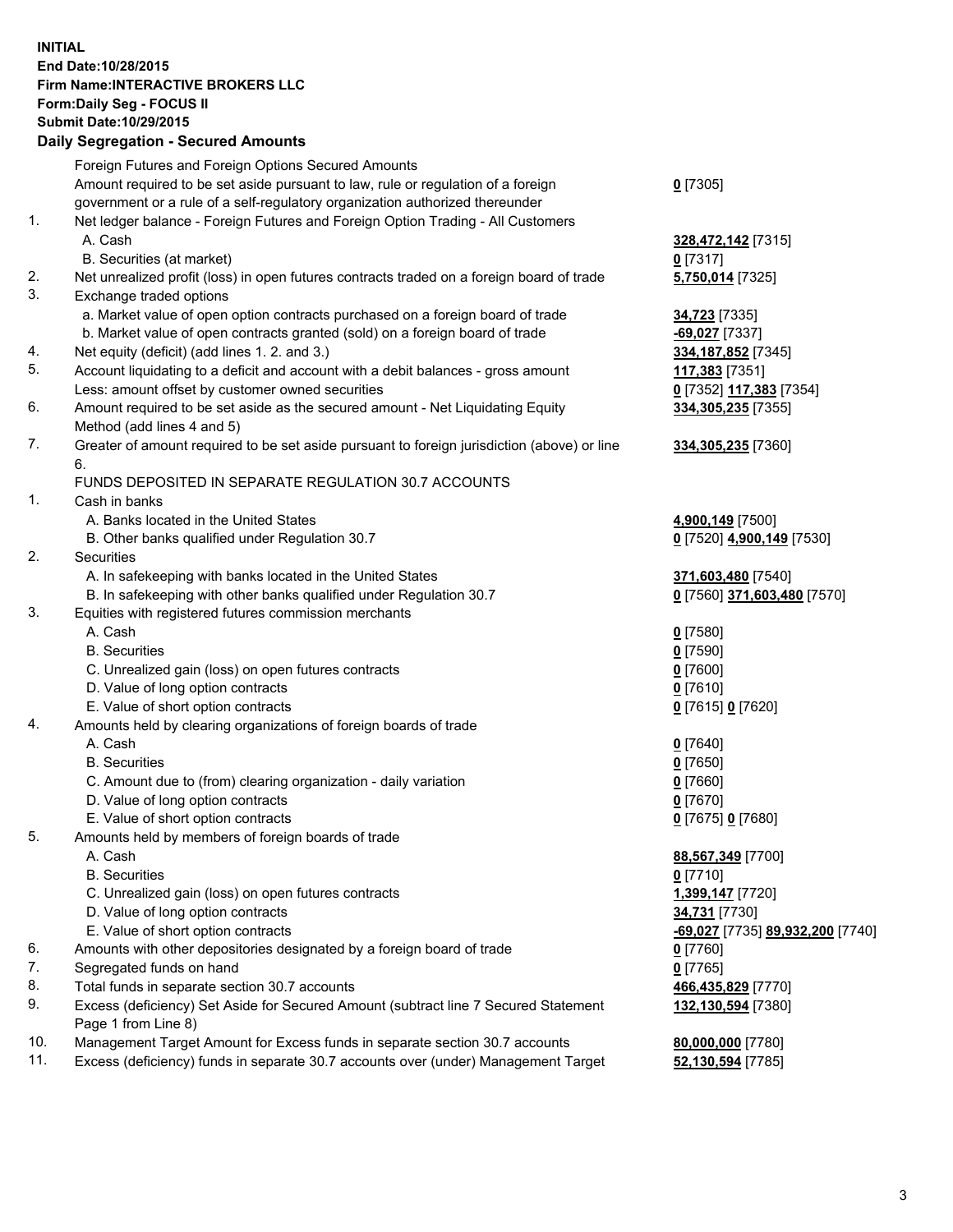**INITIAL End Date:10/28/2015 Firm Name:INTERACTIVE BROKERS LLC Form:Daily Seg - FOCUS II Submit Date:10/29/2015 Daily Segregation - Segregation Statement** SEGREGATION REQUIREMENTS(Section 4d(2) of the CEAct) 1. Net ledger balance A. Cash **2,677,908,298** [7010] B. Securities (at market) **0** [7020] 2. Net unrealized profit (loss) in open futures contracts traded on a contract market **-93,063,180** [7030] 3. Exchange traded options A. Add market value of open option contracts purchased on a contract market **89,185,002** [7032] B. Deduct market value of open option contracts granted (sold) on a contract market **-157,719,662** [7033] 4. Net equity (deficit) (add lines 1, 2 and 3) **2,516,310,458** [7040] 5. Accounts liquidating to a deficit and accounts with debit balances - gross amount **263,629** [7045] Less: amount offset by customer securities **0** [7047] **263,629** [7050] 6. Amount required to be segregated (add lines 4 and 5) **2,516,574,087** [7060] FUNDS IN SEGREGATED ACCOUNTS 7. Deposited in segregated funds bank accounts A. Cash **234,600,266** [7070] B. Securities representing investments of customers' funds (at market) **1,446,237,437** [7080] C. Securities held for particular customers or option customers in lieu of cash (at market) **0** [7090] 8. Margins on deposit with derivatives clearing organizations of contract markets A. Cash **22,141,198** [7100] B. Securities representing investments of customers' funds (at market) **1,088,665,180** [7110] C. Securities held for particular customers or option customers in lieu of cash (at market) **0** [7120] 9. Net settlement from (to) derivatives clearing organizations of contract markets **10,974,536** [7130] 10. Exchange traded options A. Value of open long option contracts **89,175,276** [7132] B. Value of open short option contracts **-157,709,985** [7133] 11. Net equities with other FCMs A. Net liquidating equity **0** [7140] B. Securities representing investments of customers' funds (at market) **0** [7160] C. Securities held for particular customers or option customers in lieu of cash (at market) **0** [7170] 12. Segregated funds on hand **0** [7150] 13. Total amount in segregation (add lines 7 through 12) **2,734,083,908** [7180] 14. Excess (deficiency) funds in segregation (subtract line 6 from line 13) **217,509,821** [7190] 15. Management Target Amount for Excess funds in segregation **155,000,000** [7194] **62,509,821** [7198]

16. Excess (deficiency) funds in segregation over (under) Management Target Amount Excess